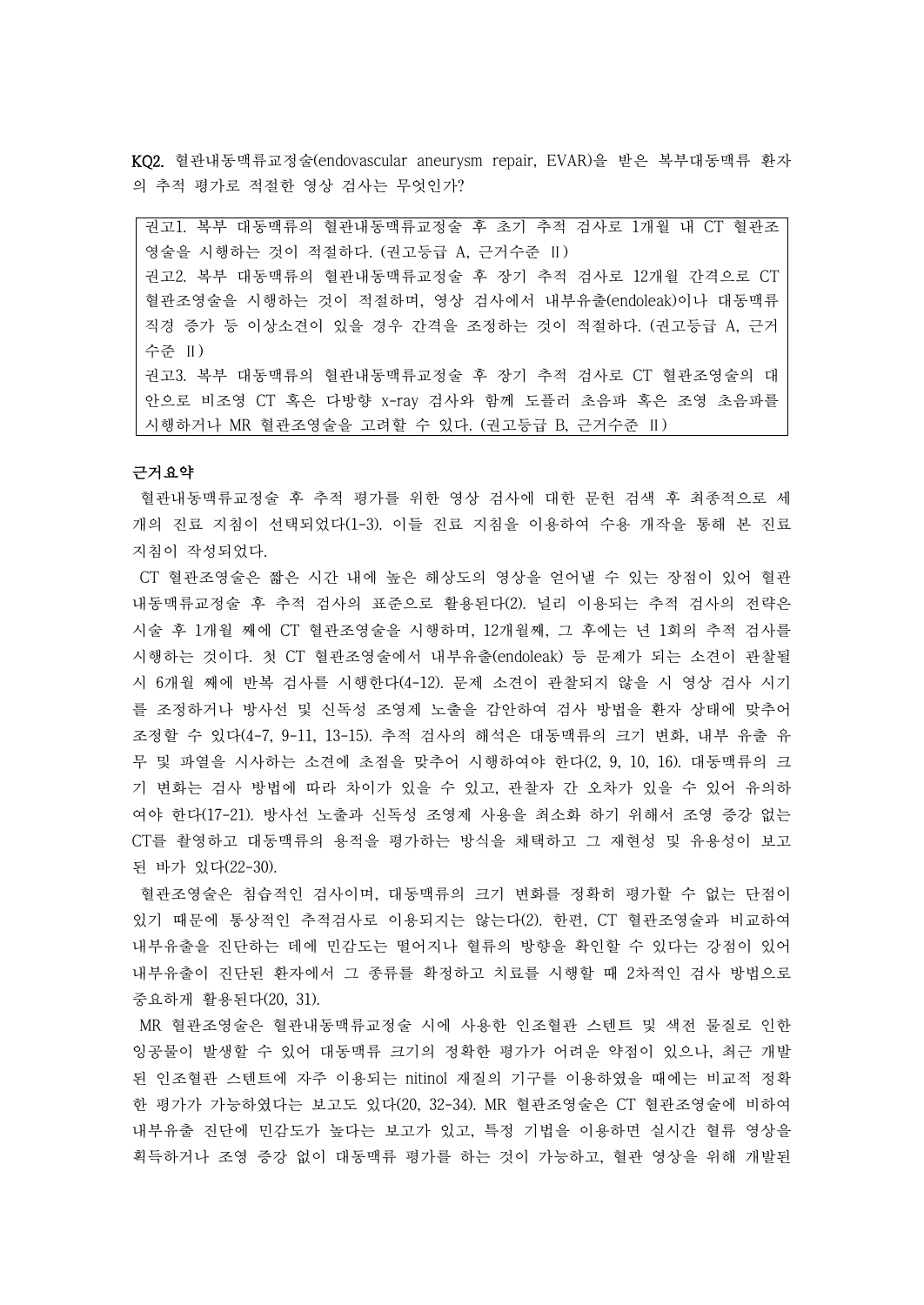조영제를 이용하면 매우 느린 혈류도 검출해 낼 수 있어 CT 혈관조영술을 시행할 수 없거 나 이상 소견을 발견할 수 없는 경우 활용할 수 있는 가능성이 있다(20, 35-40).

도플러 초음파 검사는 실시간으로 혈류 관찰할 수 있는 장점이 있으나 검사자의 경험, 환 자의 협조, 환자 체형 등에 영향을 받는 단점이 있고, 대체로 표준 검사인 CT와 비교하여 2 mm 이상 복부대동맥류 직경을 작게 측정하는 경향이 있다(17-20, 41-44). 또한, 메타 분석의 결과로 제시된 도플러 초음파의 내부유출 진단의 민감도는 66-77%, 특이도는 91-94%로 민 감도 면에서 약점이 있다(45-47). 초음파 검사는 인조혈관 스텐트의 꺾임이나 이동 등 구조 적인 문제를 정확히 평가하기 어려워 단독으로 추적 검사로 이용하기에는 적절하지 않고,<br>구조적인 평가를 할 수 있는 다방향 x-ray 촬영이나 비 조영 증강 CT를 함께 시행하는 것 이 권장된다(39, 42, 47-54). 이러한 추적 검사 전략은 신독성 조영제의 이용을 피할 수 있 고, 신장 기능이 저하된 환자에서 활용할 수 있다는 장점이 있고, 정확도를 어느 정도 보장 하면서 의료 비용을 줄일 수 있다는 보고가 있다(1, 18, 20, 53, 55). 조영 증강 초음파는 2D 영상 기법을 이용할 때에는 도플러 초음파와 유의한 차이가 없는 것으로 메타 분석에서 보 고되었으나, 3D 영상 기법을 활용할 때에는 도플러 초음파 검사나 2D 조영 증강 영상에 비 하여 대동맥류 측정이나 내부유출 진단에 강점을 보였고, CT 혈관조영술과 비슷하거나 더 나은 정확도를 보였다고 보고된 바 있어, 활관내동맥류교정술 후 추적 검사에서 초음파 활 용이 더 지지를 받을 수 있게 되었다(12, 19, 47, 50, 52, 56-58).

### 권고 고려사항

### 1. 이득과 위해(Benefit and Harm)

초음파 검사는 방사선 노출이 없고 신독성 조영제를 사용하지 않아 가장 안전한 검사이다. CT 혈관조영술은 방사선 노출이 많고 신독성 조영제를 사용해야 하므로 이에 수반하는 부 작용이 발생할 수 있다. MR 혈관조영술은 방사선 노출이 없으나 조영 증강 기법을 이용하 는 경우 신장 기능이 저하된 환자에서는 조영제에 의한 신성전신섬유화증의 가능성이 있다.<br>MR 혈관조영술은 비용이 높고 검사시간이 길어 환자 선호도가 낮을 것으로 생각한다. 혈관 조영술은 침습적인 검사로 환자 선호도가 낮을 것으로 생각한다.

일반적으로 CT 혈관조영술이 표준 검사로 여겨지고 있으며, 초음파 검사는 이에 비해 대 동맥류 직경 변화를 측정함에 있어 재현성이 떨어지고 내부유출의 진단이 뒤떨어지는 약점 이 있다. 또한 인조혈관 스텐트의 구조적인 평가가 어려워 이를 확인할 수 있는 다른 검사 기법과 함께 시행하는 것이 필요하다. MR 혈관조영술은 인조혈관 스텐트나 색전 물질에 의 한 인공물로 인해 정확한 대동맥류 직경 변화를 추적하기가 어려울 수 있으며 CT 혈관조영 술에 비해 내부유출을 민감하게 진단할 수 있다는 보고가 있다. 혈관조영술은 대동맥류 직 경 측정이 불가능하며 내부유출의 진단 민감도가 떨어지나 내부유출의 종류 확정 및 치료를 위해 2차적인 검사로 활용할 수 있다.

#### 2. 국내 수용성과 적용성(Acceptability and Applicability)

진료 지침의 국내 수용성과 적용성은 평가결과 큰 무리가 없는 것으로 판단되었다. 혈관내 동맥류교정술 후 추적 검사로는 CT 혈관조영술이 진료 지침에서 공통적으로 권장되고 있으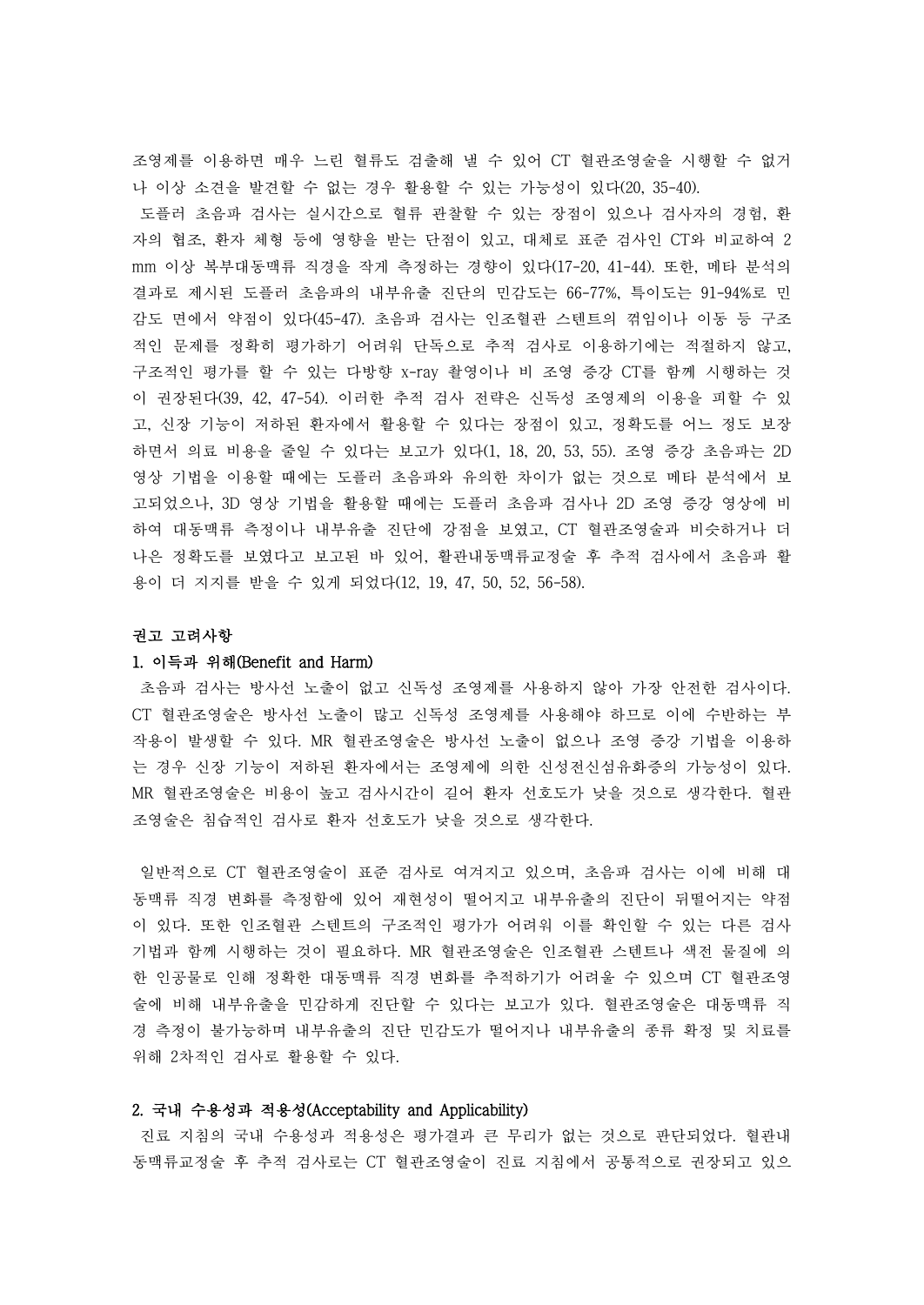며 표준 검사로 여겨진다. 진료 지침 마다 MR 혈관조영술이나 도플러 초음파, 조영 증강 초 음파를 권장하고 있는 차이가 있는데, 이는 국내 적용성에 제한이 있을 수 있다. MR 혈관조 영술의 경우 초음파나 CT에 비해 MRI가 널리 보급되어 있지 않으며, 해당 영상 획득 기법 이 확립되어 있는지 여부가 MRI를 보유한 기관마다 차이가 있을 수 있어 접근성이 떨어지 는 검사로 생각한다. 초음파의 경우 대동맥류 평가를 위한 도플러 초음파 및 조영 증강 초 음파는 검사자의 경험에 영향을 받는 정도가 큰 것으로 생각되며, 조영 증강 초음파의 경우 국내에서는 매우 제한적으로 활용되고 있는 것을 감안할 때 기관마다 적용성에 차이가 있을 수 있다. 따라서 본 진료 지침에서는 CT 혈관조영술을 기본 검사로 한 추적 검사를 권장한 다.

# 3. 검사별 방사선량

초음파 0 CT 혈관조영술 3~4 비조영증강 CT 3~4 MR 혈관조영술 0 혈관조영술 2~3 X-ray 1~2

# 참고문헌

- 1. Chaikof EL, Dalman RL, Eskandari MK, Jackson BM, Lee WA, Mansour MA, et al. The Society for Vascular Surgery practice guidelines on the care of patients with an abdominal aortic aneurysm. J Vasc Surg. 2018;67(1):2-77 e2.
- 2. Expert Panels on Vascular I, Interventional R, Francois CJ, Skulborstad EP, Majdalany BS, Chandra A, et al. ACR Appropriateness Criteria((R)) Abdominal Aortic Aneurysm: Interventional Planning and Follow-Up. J Am Coll Radiol. 2018;15(5S):S2-S12.
- 3. Wanhainen A, Verzini F, Van Herzeele I, Allaire E, Bown M, Cohnert T, et al. Editor's Choice - European Society for Vascular Surgery (ESVS) 2019 Clinical Practice Guidelines on the Management of Abdominal Aorto-iliac Artery Aneurysms. Eur J Vasc Endovasc Surg. 2019;57(1):8-93.
- 4. Garg T, Baker LC, Mell MW. Adherence to postoperative surveillance guidelines after endovascular aortic aneurysm repair among Medicare beneficiaries. J Vasc Surg. 2015;61(1):23-7.
- 5. Gill HL, Ladowski S, Sudarshan M, Mackenzie KS, Corriveau MM, Abraham CZ, et al. Predictive value of negative initial postoperative imaging after endovascular aortic aneurysm repair. J Vasc Surg. 2014;60(2):325-9.
- 6. Patel MS, Carpenter JP. The value of the initial post-EVAR computed tomography angiography scan in predicting future secondary procedures using the Powerlink stent graft. J Vasc Surg. 2010;52(5):1135-9.
- 7. Sternbergh WC, 3rd, Greenberg RK, Chuter TA, Tonnessen BH, Zenith I. Redefining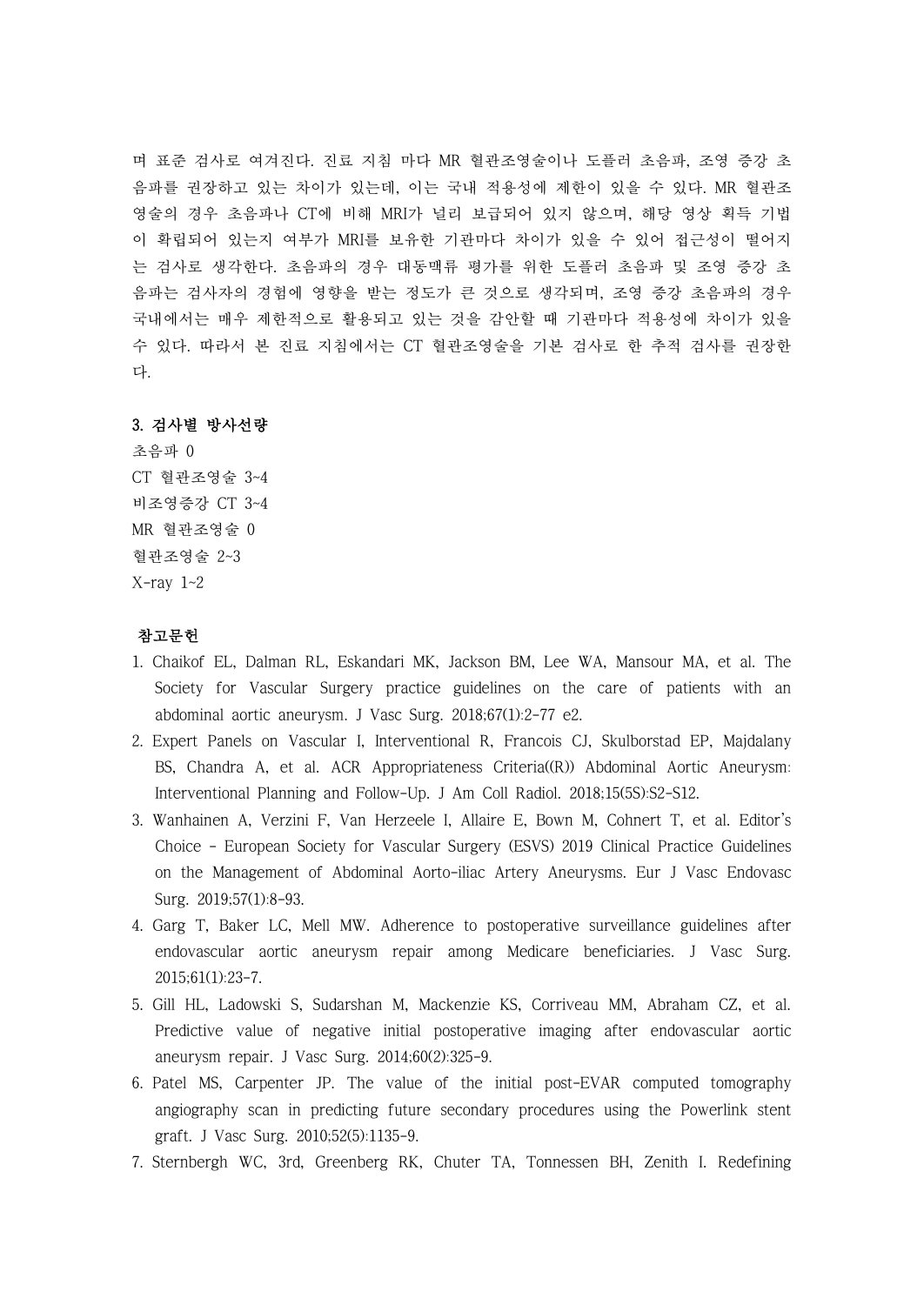postoperative surveillance after endovascular aneurysm repair: recommendations based on 5-year follow-up in the US Zenith multicenter trial. J Vasc Surg. 2008;48(2):278-84; discussion 84-5.

- 8. Go MR, Barbato JE, Rhee RY, Makaroun MS. What is the clinical utility of a 6-month computed tomography in the follow-up of endovascular aneurysm repair patients? J Vasc Surg. 2008;47(6):1181-6; discussion 6-7.
- 9. Bastos Goncalves F, Baderkhan H, Verhagen HJ, Wanhainen A, Bjorck M, Stolker RJ, et al. Early sac shrinkage predicts a low risk of late complications after endovascular aortic aneurysm repair. Br J Surg. 2014;101(7):802-10.
- 10.Bastos Goncalves F, van de Luijtgaarden KM, Hoeks SE, Hendriks JM, ten Raa S, Rouwet EV, et al. Adequate seal and no endoleak on the first postoperative computed tomography angiography as criteria for no additional imaging up to 5 years after endovascular aneurysm repair. J Vasc Surg. 2013;57(6):1503-11.
- 11.Brown LC, Greenhalgh RM, Powell JT, Thompson SG, Participants ET. Use of baseline factors to predict complications and reinterventions after endovascular repair of abdominal aortic aneurysm. Br J Surg. 2010;97(8):1207-17.
- 12.Karthikesalingam A, Holt PJ, Hinchliffe RJ, Nordon IM, Loftus IM, Thompson MM. Risk of reintervention after endovascular aortic aneurysm repair. Br J Surg. 2010;97(5):657-63.
- 13.Nyheim T, Staxrud LE, Rosen L, Slagsvold CE, Sandbaek G, Jorgensen JJ. Review of postoperative CT and ultrasound for endovascular aneurysm repair using Talent stent graft: can we simplify the surveillance protocol and reduce the number of CT scans? Acta Radiol. 2013;54(1):54-8.
- 14.Baderkhan H, Haller O, Wanhainen A, Bjorck M, Mani K. Follow-up after endovascular aortic aneurysm repair can be stratified based on first postoperative imaging. Br J Surg. 2018;105(6):709-18.
- 15.Schanzer A, Greenberg RK, Hevelone N, Robinson WP, Eslami MH, Goldberg RJ, et al. Predictors of abdominal aortic aneurysm sac enlargement after endovascular repair. Circulation. 2011;123(24):2848-55.
- 16.Farner MC, Carpenter JP, Baum RA, Fairman RM. Early changes in abdominal aortic aneurysm diameter after endovascular repair. J Vasc Interv Radiol. 2003;14(2 Pt 1):205-10.
- 17.AbuRahma AF, Welch CA, Mullins BB, Dyer B. Computed tomography versus color duplex ultrasound for surveillance of abdominal aortic stent-grafts. J Endovasc Ther. 2005;12(5):568-73.
- 18.Bargellini I, Cioni R, Napoli V, Petruzzi P, Vignali C, Cicorelli A, et al. Ultrasonographic surveillance with selective CTA after endovascular repair of abdominal aortic aneurysm. J Endovasc Ther. 2009;16(1):93-104.
- 19.Bredahl K, Taudorf M, Long A, Lonn L, Rouet L, Ardon R, et al. Three-dimensional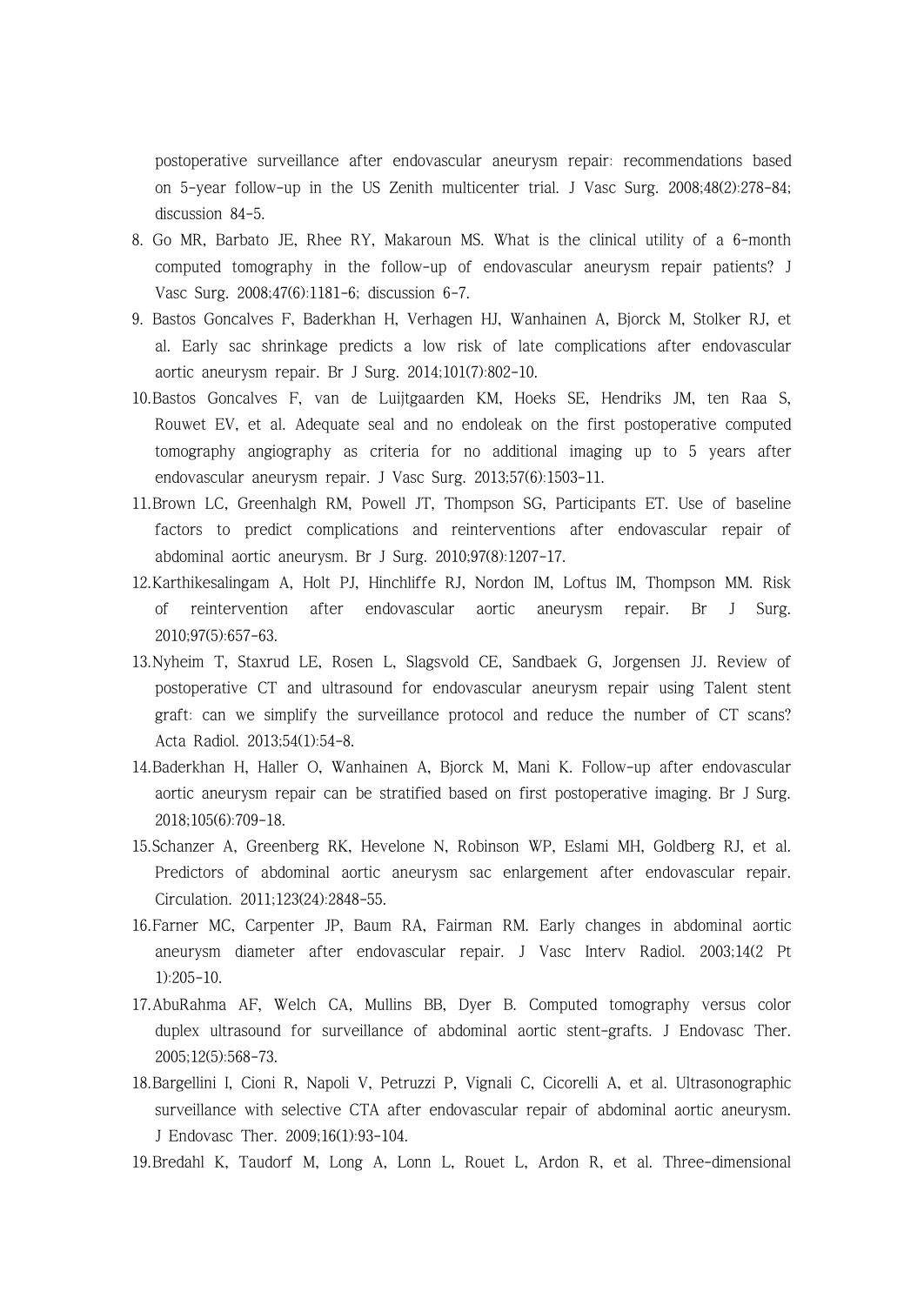ultrasound improves the accuracy of diameter measurement of the residual sac in EVAR patients. Eur J Vasc Endovasc Surg. 2013;46(5):525-32.

- 20.Tse DM, Tapping CR, Patel R, Morgan R, Bratby MJ, Anthony S, et al. Surveillance after endovascular abdominal aortic aneurysm repair. Cardiovasc Intervent Radiol. 2014;37(4):875-88.
- 21.Cayne NS, Veith FJ, Lipsitz EC, Ohki T, Mehta M, Gargiulo N, et al. Variability of maximal aortic aneurysm diameter measurements on CT scan: significance and methods to minimize. J Vasc Surg. 2004;39(4):811-5.
- 22.Bargellini I, Cioni R, Petruzzi P, Pratali A, Napoli V, Vignali C, et al. Endovascular repair of abdominal aortic aneurysms: analysis of aneurysm volumetric changes at mid-term follow-up. Cardiovasc Intervent Radiol. 2005;28(4):426-33.
- 23.Bley TA, Chase PJ, Reeder SB, Francois CJ, Shinki K, Tefera G, et al. Endovascular abdominal aortic aneurysm repair: nonenhanced volumetric CT for follow-up. Radiology. 2009;253(1):253-62.
- 24.Bobadilla JL, Suwanabol PA, Reeder SB, Pozniak MA, Bley TA, Tefera G. Clinical implications of non-contrast-enhanced computed tomography for follow-up after endovascular abdominal aortic aneurysm repair. Ann Vasc Surg. 2013;27(8):1042-8.
- 25.Cani A, Cotta E, Recaldini C, Lumia D, Fontana F, Carrafiello G, et al. Volumetric analysis of the aneurysmal sac with computed tomography in the follow-up of abdominal aortic aneurysms after endovascular treatment. Radiol Med. 2012;117(1):72-84.
- 26.Czermak BV, Fraedrich G, Schocke MF, Steingruber IE, Waldenberger P, Perkmann R, et al. Serial CT volume measurements after endovascular aortic aneurysm repair. J Endovasc Ther. 2001;8(4):380-9.
- 27.Demehri S, Signorelli J, Kumamaru KK, Wake N, George E, Hanley M, et al. Volumetric quantification of type II endoleaks: an indicator for aneurysm sac growth following endovascular abdominal aortic aneurysm repair. Radiology. 2014;271(1):282-90.
- 28.Nambi P, Sengupta R, Krajcer Z, Muthupillai R, Strickman N, Cheong BY. Non-contrast computed tomography is comparable to contrast-enhanced computed tomography for aortic volume analysis after endovascular abdominal aortic aneurysm repair. Eur J Vasc Endovasc Surg. 2011;41(4):460-6.
- 29.Prinssen M, Verhoeven EL, Verhagen HJ, Blankensteijn JD. Decision-making in follow-up after endovascular aneurysm repair based on diameter and volume measurements: a blinded comparison. Eur J Vasc Endovasc Surg. 2003;26(2):184-7.
- 30.Caldwell DP, Pulfer KA, Jaggi GR, Knuteson HL, Fine JP, Pozniak MA. Aortic aneurysm volume calculation: effect of operator experience. Abdom Imaging. 2005;30(3):259-62.
- 31.Stavropoulos SW, Clark TW, Carpenter JP, Fairman RM, Litt H, Velazquez OC, et al. Use of CT angiography to classify endoleaks after endovascular repair of abdominal aortic aneurysms. J Vasc Interv Radiol. 2005;16(5):663-7.
- 32.Ayuso JR, de Caralt TM, Pages M, Riambau V, Ayuso C, Sanchez M, et al. MRA is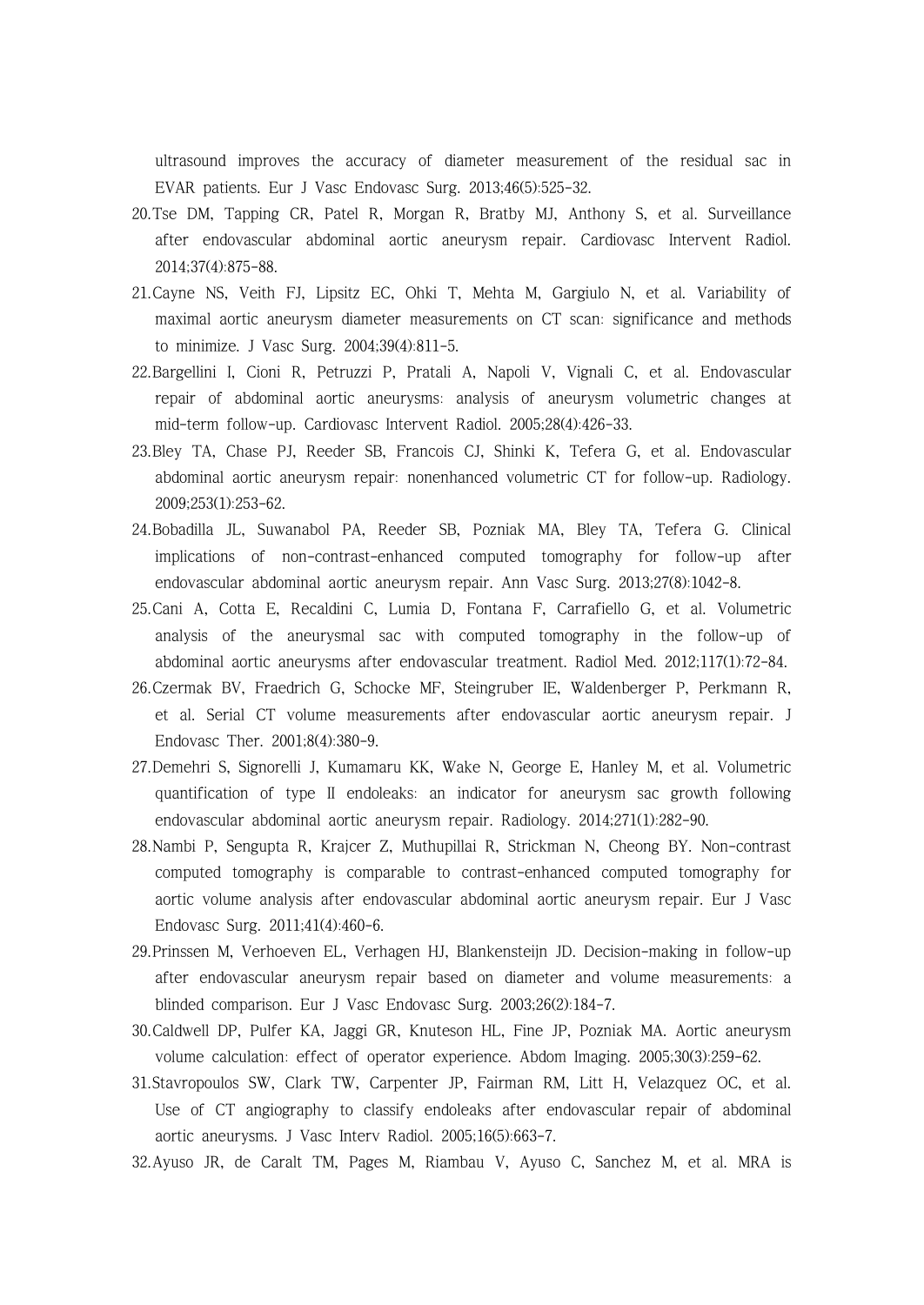useful as a follow-up technique after endovascular repair of aortic aneurysms with nitinol endoprostheses. J Magn Reson Imaging. 2004;20(5):803-10.

- 33.Klemm T, Duda S, Machann J, Seekamp-Rahn K, Schnieder L, Claussen CD, et al. MR imaging in the presence of vascular stents: A systematic assessment of artifacts for various stent orientations, sequence types, and field strengths. J Magn Reson Imaging. 2000;12(4):606-15.
- 34.Merkle EM, Klein S, Kramer SC, Wisianowsky C. MR angiographic findings in patients with aortic endoprostheses. AJR Am J Roentgenol. 2002;178(3):641-8.
- 35.Ersoy H, Jacobs P, Kent CK, Prince MR. Blood pool MR angiography of aortic stent-graft endoleak. AJR Am J Roentgenol. 2004;182(5):1181-6.
- 36.Ichihashi S, Marugami N, Tanaka T, Iwakoshi S, Kurumatani N, Kitano S, et al. Preliminary experience with superparamagnetic iron oxide-enhanced dynamic magnetic resonance imaging and comparison with contrast-enhanced computed tomography in endoleak detection after endovascular aneurysm repair. J Vasc Surg. 2013;58(1):66-72.
- 37.Lookstein RA, Goldman J, Pukin L, Marin ML. Time-resolved magnetic resonance angiography as a noninvasive method to characterize endoleaks: initial results compared with conventional angiography. J Vasc Surg. 2004;39(1):27-33.
- 38.Pitton MB, Schweitzer H, Herber S, Schmiedt W, Neufang A, Kalden P, et al. MRI versus helical CT for endoleak detection after endovascular aneurysm repair. AJR Am J Roentgenol. 2005;185(5):1275-81.
- 39.Resta EC, Secchi F, Giardino A, Nardella VG, Di Leo G, Flor N, et al. Non-contrast MR imaging for detecting endoleak after abdominal endovascular aortic repair. Int J Cardiovasc Imaging. 2013;29(1):229-35.
- 40.Habets J, Zandvoort HJ, Reitsma JB, Bartels LW, Moll FL, Leiner T, et al. Magnetic resonance imaging is more sensitive than computed tomography angiography for the detection of endoleaks after endovascular abdominal aortic aneurysm repair: a systematic review. Eur J Vasc Endovasc Surg. 2013;45(4):340-50.
- 41.Hoffmann B, Bessman ES, Um P, Ding R, McCarthy ML. Successful sonographic visualisation of the abdominal aorta differs significantly among a diverse group of credentialed emergency department providers. Emerg Med J. 2011;28(6):472-6.
- 42.Millen A, Canavati R, Harrison G, McWilliams RG, Wallace S, Vallabhaneni SR, et al. Defining a role for contrast-enhanced ultrasound in endovascular aneurysm repair surveillance. J Vasc Surg. 2013;58(1):18-23.
- 43.Wanhainen A, Bergqvist D, Bjorck M. Measuring the abdominal aorta with ultrasonography and computed tomography - difference and variability. Eur J Vasc Endovasc Surg. 2002;24(5):428-34.
- 44.Beeman BR, Murtha K, Doerr K, McAfee-Bennett S, Dougherty MJ, Calligaro KD. Duplex ultrasound factors predicting persistent type II endoleak and increasing AAA sac diameter after EVAR. J Vasc Surg. 2010;52(5):1147-52.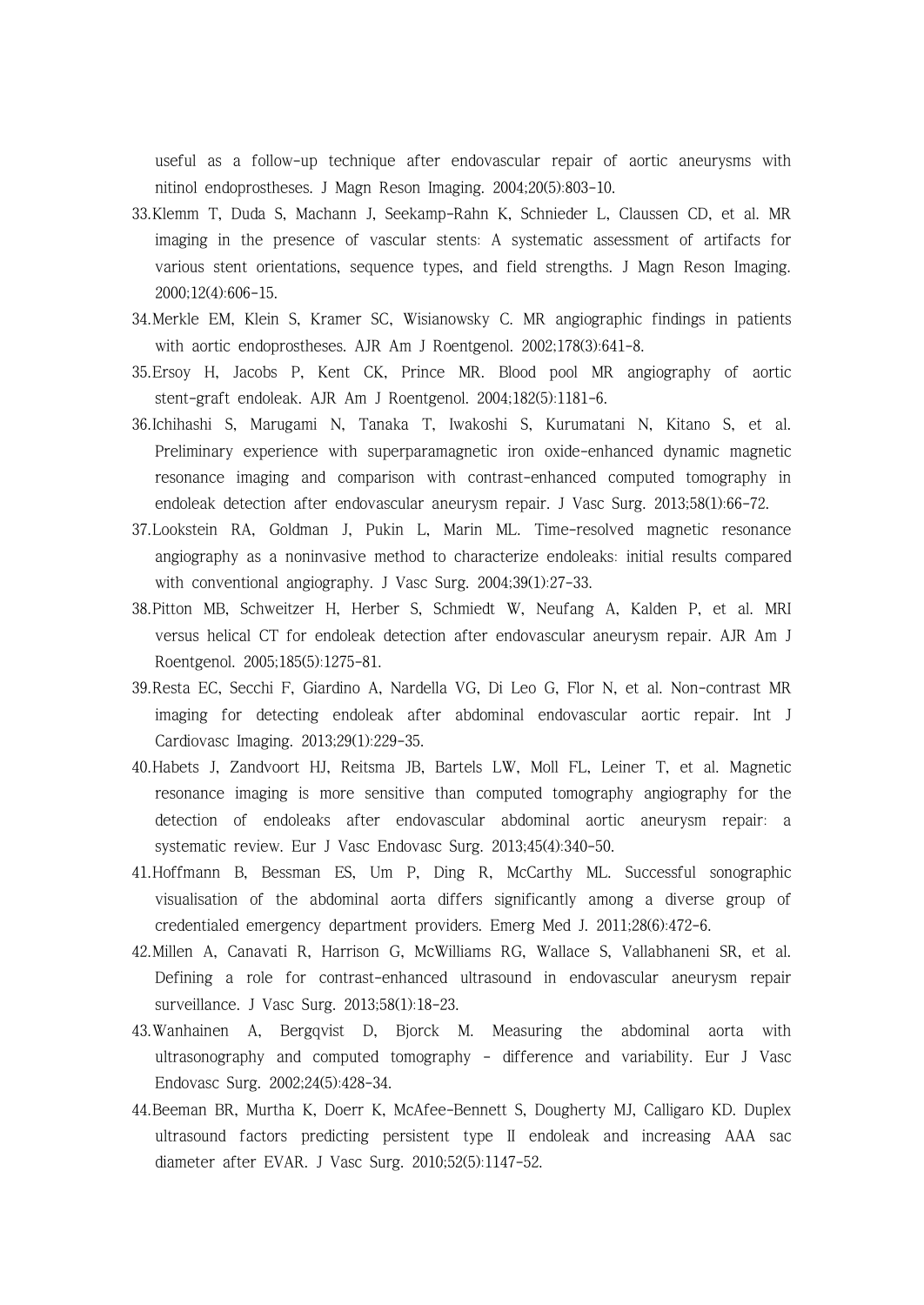- 45.Ashoke R, Brown LC, Rodway A, Choke E, Thompson MM, Greenhalgh RM, et al. Color duplex ultrasonography is insensitive for the detection of endoleak after aortic endografting: a systematic review. J Endovasc Ther. 2005;12(3):297-305.
- 46.Sun Z. Diagnostic value of color duplex ultrasonography in the follow-up of endovascular repair of abdominal aortic aneurysm. J Vasc Interv Radiol. 2006;17(5):759-64.
- 47.Mirza TA, Karthikesalingam A, Jackson D, Walsh SR, Holt PJ, Hayes PD, et al. Duplex ultrasound and contrast-enhanced ultrasound versus computed tomography for the detection of endoleak after EVAR: systematic review and bivariate meta-analysis. Eur J Vasc Endovasc Surg. 2010;39(4):418-28.
- 48.Picel AC, Kansal N. Essentials of endovascular abdominal aortic aneurysm repair imaging: postprocedure surveillance and complications. AJR Am J Roentgenol. 2014;203(4):W358-72.
- 49.Gargiulo M, Gallitto E, Serra C, Freyrie A, Mascoli C, Bianchini Massoni C, et al. Could four-dimensional contrast-enhanced ultrasound replace computed tomography angiography during follow up of fenestrated endografts? Results of a preliminary experience. Eur J Vasc Endovasc Surg. 2014;48(5):536-42.
- 50.Gurtler VM, Sommer WH, Meimarakis G, Kopp R, Weidenhagen R, Reiser MF, et al. A comparison between contrast-enhanced ultrasound imaging and multislice computed tomography in detecting and classifying endoleaks in the follow-up after endovascular aneurysm repair. J Vasc Surg. 2013;58(2):340-5.
- 51.Perini P, Sediri I, Midulla M, Delsart P, Gautier C, Haulon S. Contrast-enhanced ultrasound vs. CT angiography in fenestrated EVAR surveillance: a single-center comparison. J Endovasc Ther. 2012;19(5):648-55.
- 52.Abbas A, Hansrani V, Sedgwick N, Ghosh J, McCollum CN. 3D contrast enhanced ultrasound for detecting endoleak following endovascular aneurysm repair (EVAR). Eur J Vasc Endovasc Surg. 2014;47(5):487-92.
- 53.Gray C, Goodman P, Herron CC, Lawler LP, O'Malley MK, O'Donohoe MK, et al. Use of colour duplex ultrasound as a first line surveillance tool following EVAR is associated with a reduction in cost without compromising accuracy. Eur J Vasc Endovasc Surg. 2012;44(2):145-50.
- 54.Fearn S, Lawrence-Brown MM, Semmens JB, Hartley D. Follow-up after endovascular aortic aneurysm repair: the plain radiograph has an essential role in surveillance. J Endovasc Ther. 2003;10(5):894-901.
- 55.Collins JT, Boros MJ, Combs K. Ultrasound surveillance of endovascular aneurysm repair: a safe modality versus computed tomography. Ann Vasc Surg. 2007;21(6):671-5.
- 56.Causey MW, Jayaraj A, Leotta DF, Paun M, Beach KW, Kohler TR, et al. Three-dimensional ultrasonography measurements after endovascular aneurysm repair. Ann Vasc Surg. 2013;27(2):146-53.